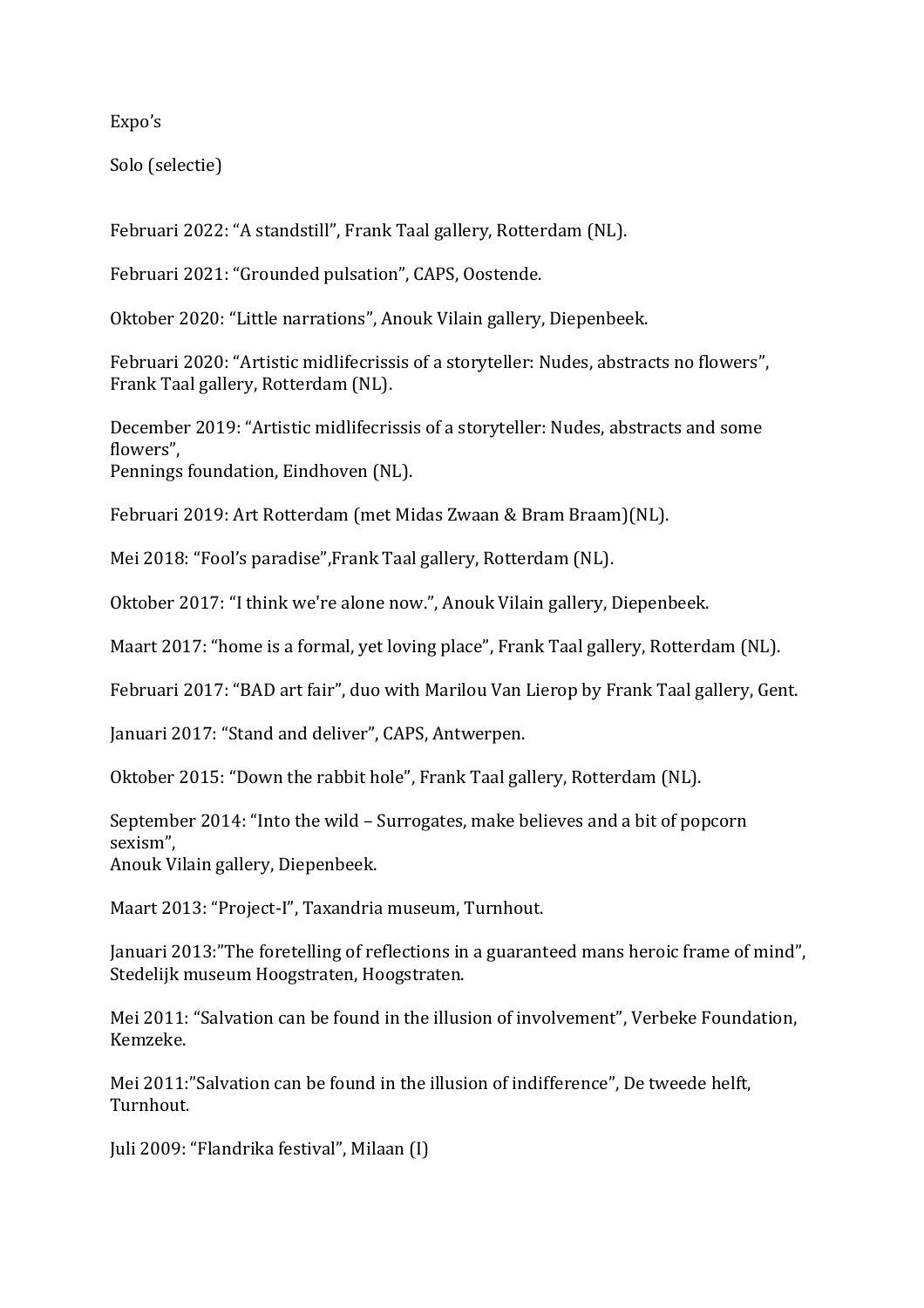Februari 2009:"4months of little conceptual selfcriticism, just fun", Actionfields, Brussel. Oktober 2008: "OB-room": B-gallery, Brussels. Februari 2007: "Habitat", Hedah, Maastricht (NL). Oktober 2005: "Foto Antwerp 2005", Fst Forward, Antwerpen. Mei 2004: "Introspection", Koraalberg / Fst Forward, Antwerpen. November 2002: "Binnenkoer", Fst Forward, Antwerpen.

Groep (selectie)

Januari 2022: "the solo project" art fair, Frank Taal, Brussels.

December 2021: "POWER ON", MOYA, Oosterhout (NL)

November 2021: "Fiat Lux", VUB, HISK / VUB, Brussel.

September 2020: "Coup de ville 2020 - Chasing flowers", WARP, Sint-Niklaas.

Februari 2020: Art Rotterdam, Frank Taal (NL).

Juni 2019: "Arture #11", Ressegem

Mei 2019: "Architecture of art", Frank Taal gallery, Rotterdam (NL).

April 2019: "The Frankies choise nr1, Frank Taal gallery, Rotterdam (NL).

November 2016: "De-generaties, Elias et ses compagnons de routes", De Markten, Brussel.

Februari 2016: HISK painter selection, BAD art fair ,Gent

November 2015: "Kunst at Rode kruis", Ronse.

Oktober 2015: "Amusing ourselves to death", 40e etage De Rotterdam, Rotterdam.

April2015: "Art traces across the western front", Langemark-Poelkapelle.

Maart 2015: "A Belgian politician", Marion de Cannière art space, Antwerpen.

September 2013: "Art Attack", Hasselt.

Juli 2013: "Kortrijk Vlaandert", Kortrijk.